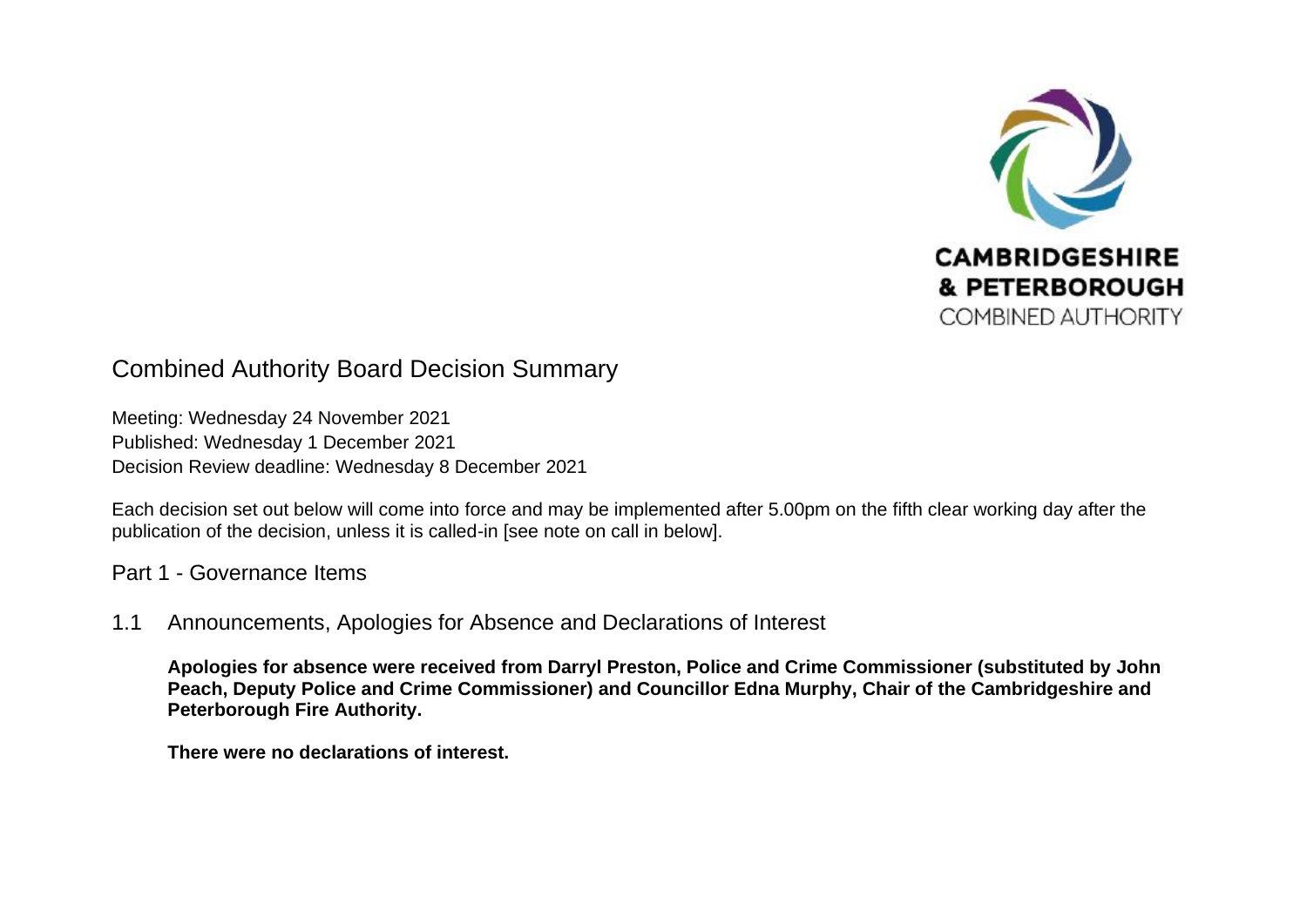### 1.2 Minutes of the Combined Authority Board meeting on 27 October 2021and Action Log

**The minutes of the meeting on 27 October 2021 were approved as an accurate record and signed by the Mayor. The action log was noted.** 

#### 1.3 Petitions

No petitions were received.

#### 1.4 Public Questions

One public question was received. The question and written response (once published) can be viewed here - [Public](https://cambridgeshirepeterboroughcagov.cmis.uk.com/Meetings/tabid/70/ctl/ViewMeetingPublic/mid/397/Meeting/2038/Committee/63/SelectedTab/Documents/Default.aspx)  [Question and Written Response](https://cambridgeshirepeterboroughcagov.cmis.uk.com/Meetings/tabid/70/ctl/ViewMeetingPublic/mid/397/Meeting/2038/Committee/63/SelectedTab/Documents/Default.aspx) 

### Part 2 – Finance

2.1 Budget Monitor Report November 2021

It was resolved to:

- a) Note the financial position of the Combined Authority for the year to date.
- b) Approve the reinstatement of the £750k budget for Cambridge South Station.
- 2.2 Draft Sustainable Growth Ambition Statement and 2022-23 draft budget and medium-term financial plan 2022 to 2026

It was resolved to:

a) Approve the Draft Sustainable Growth Ambition Statement for consultation.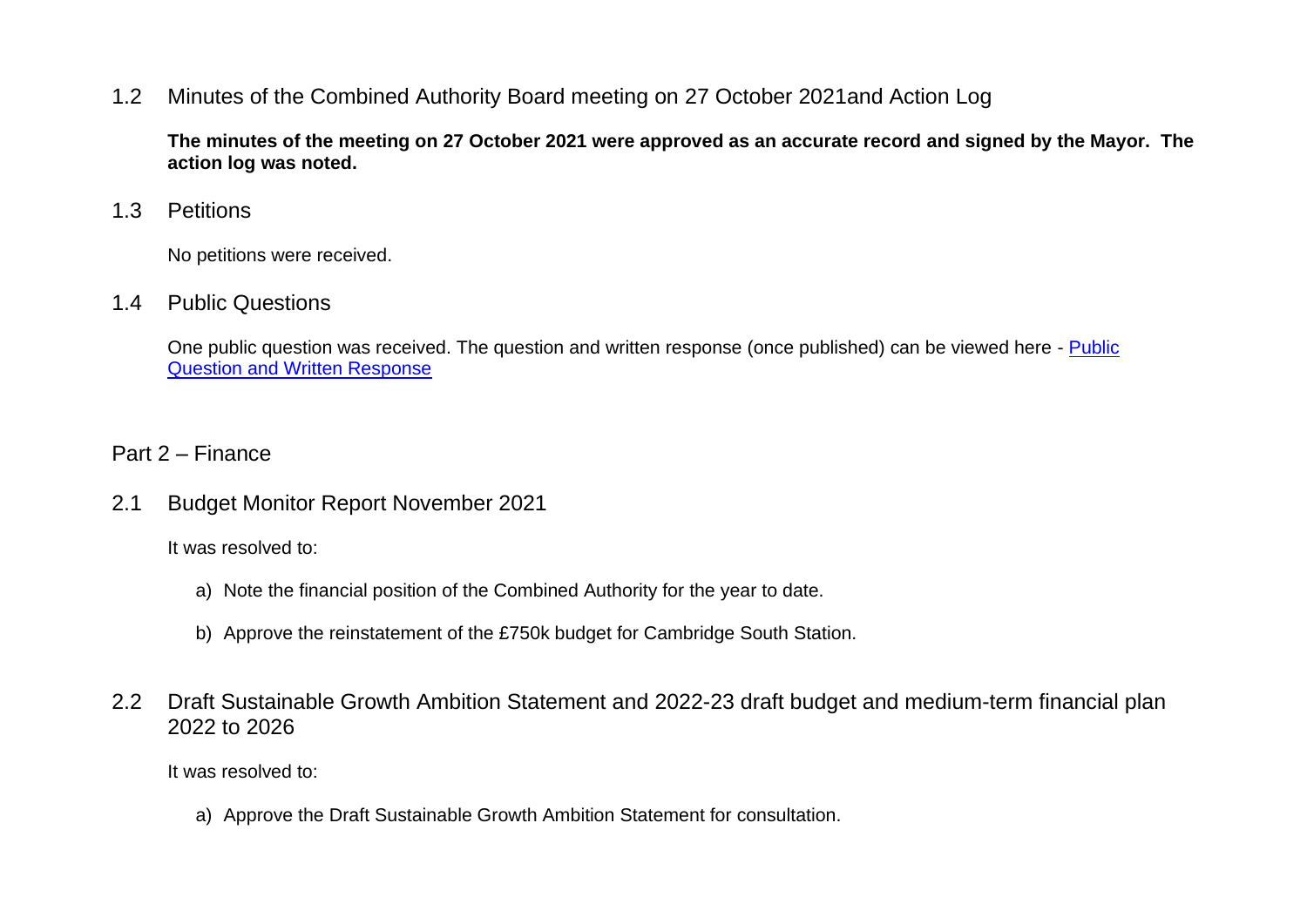- b) Approve the Draft Budget for 2022/23 and the Medium-Term Financial Plan 2022/23 to 2025/26 for consultation.
- c) Approve the timetable for consultation and those to be consulted.

### Part 3 – Combined Authority Decisions

3.1 Cambridgeshire and Peterborough Independent Commission on Climate Full Report

It was resolved to:

- a) Thank the Commissioners for their work in developing the climate recommendations.
- b) Support the Commission's call for more devolved funding to implement the recommendations.
- c) Agree the development of actions to implement the CPCA recommendations in Appendix 2, subject to appropriate funding and business case assessments.
- d) Request the Climate Working Group consider the additional recommendations for other stakeholders in Appendix 3 as part of its work on the action plan due in February 2022.
- e) Note the recommendation on the future of the Commission and invite officers to develop revised terms of reference with the Chair of the Commission
- 3.2 Capability Fund 2021-22 Grant Award

It was resolved to:

Approve the release of the Capability Fund grant from Department for Transport (DfT) to Peterborough City Council and Cambridgeshire County Council, as set out in Paragraph 3.1, to deliver against the bid the Combined Authority submitted in April 2021.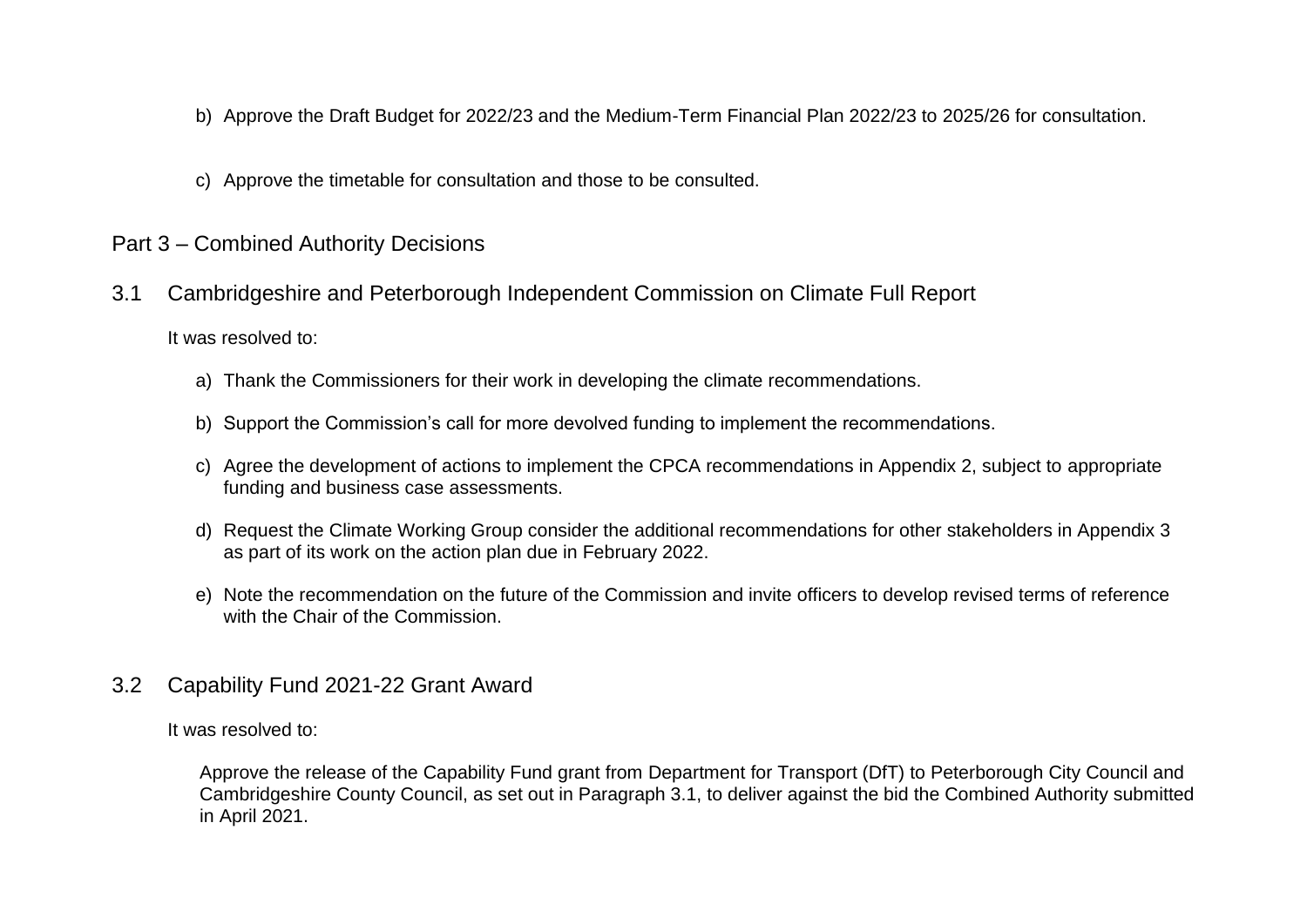3.3 St Neots Future High Streets Fund Scheme - Combined Authority Co-Funding Business Case

It was resolved to:

- a) Accept the Business Case produced for Combined Authority match funding towards the St Neots Future High Streets Fund Scheme.
- b) Authorise the Chief Legal Officer and Monitoring Officer to complete the funding agreement with the grant recipient.
- 3.4 Market Towns Programme Investment Prospectus Approval of recommended projects November 2021

It was resolved to:

Approve project proposals received under the Market Towns Programme received from East Cambridgeshire District Council for the town of Ely to the sum of £344,000.

3.5 Cambridgeshire and Peterborough Business Growth Company Limited - Appointment of new Director

It was resolved to:

Consent to the appointment of Alan Downton, Deputy Chief Officer of the Business Board at the Cambridgeshire Peterborough Combined Authority, as a director of Cambridgeshire and Peterborough Business Growth Company Limited (Growth Co)

3.6 Community Renewal Fund Award

It was resolved to: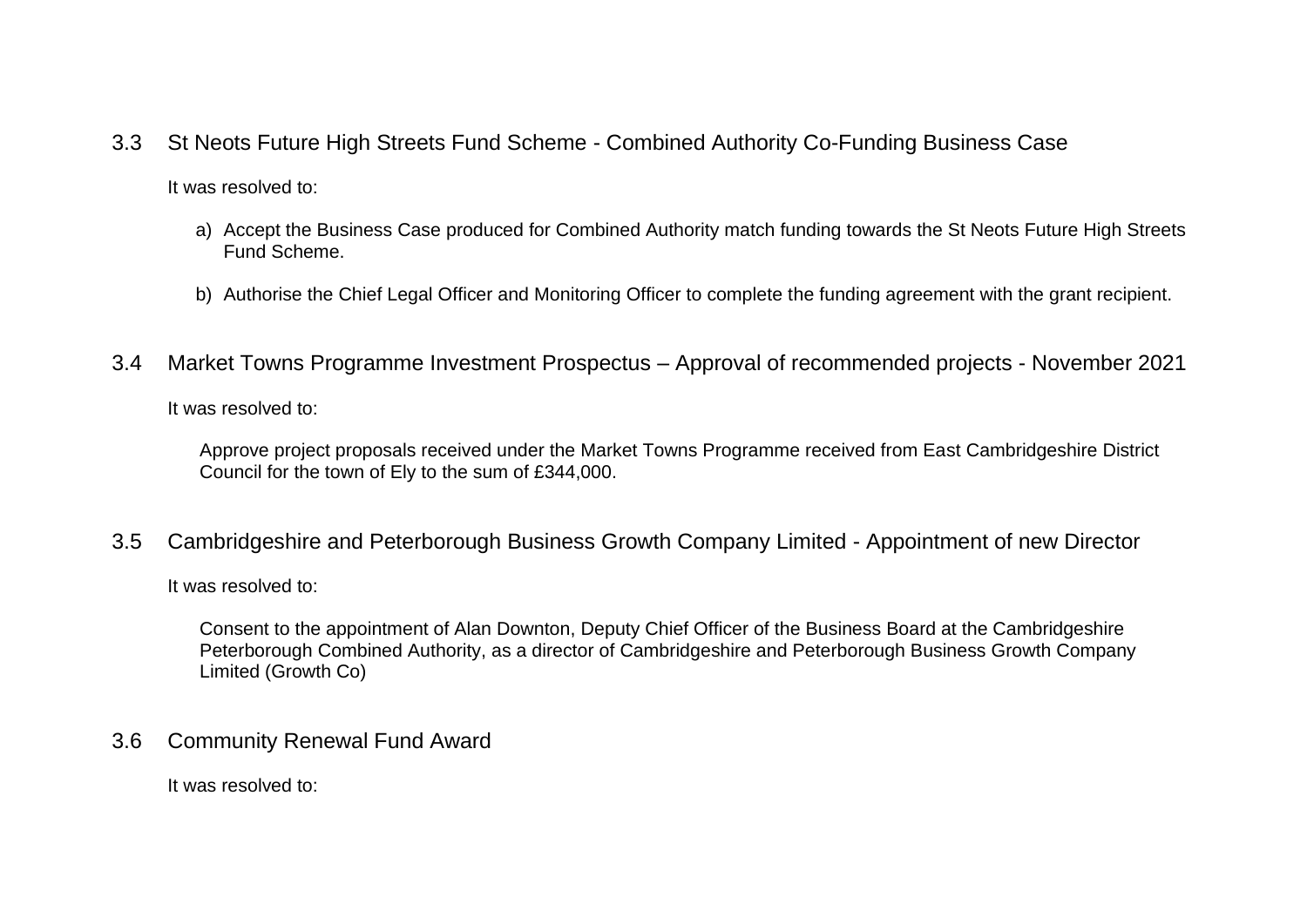- a) Note the award of £3,393,851 from Department for Levelling Up, Housing and Communities (DLUHC) jointly with Department for Work and Pensions (DWP) in relation to the Community Renewal Fund
- b) Following acceptance of the grant, delegate authority to the Director of Business and Skills in consultation with the Chief Finance Officer and Monitoring Officer to enter into grant funding agreements on behalf of the Combined Authority with the two approved providers.

By recommendation to the Combined Authority Board

Part 4 – Transport and Infrastructure Committee recommendations to the Combined Authority Board

4.1 March Area Transport Study Outline Business Case

It was resolved to:

Approve the drawdown of **£1.51** million for production of the Full Business Case and detailed design.

4.2 A1260 Nene Parkway Junction 15

It was resolved to:

- a) Approve the Full Business Case.
- b) Approve an allocation of £3.014m from its capital reserves to increase the current subject to approval budget from £5m to the forecast construction cost of £8.014m.
- c) Approve the total £8.014m for the construction phase of the project including the re-profiling of the project budget.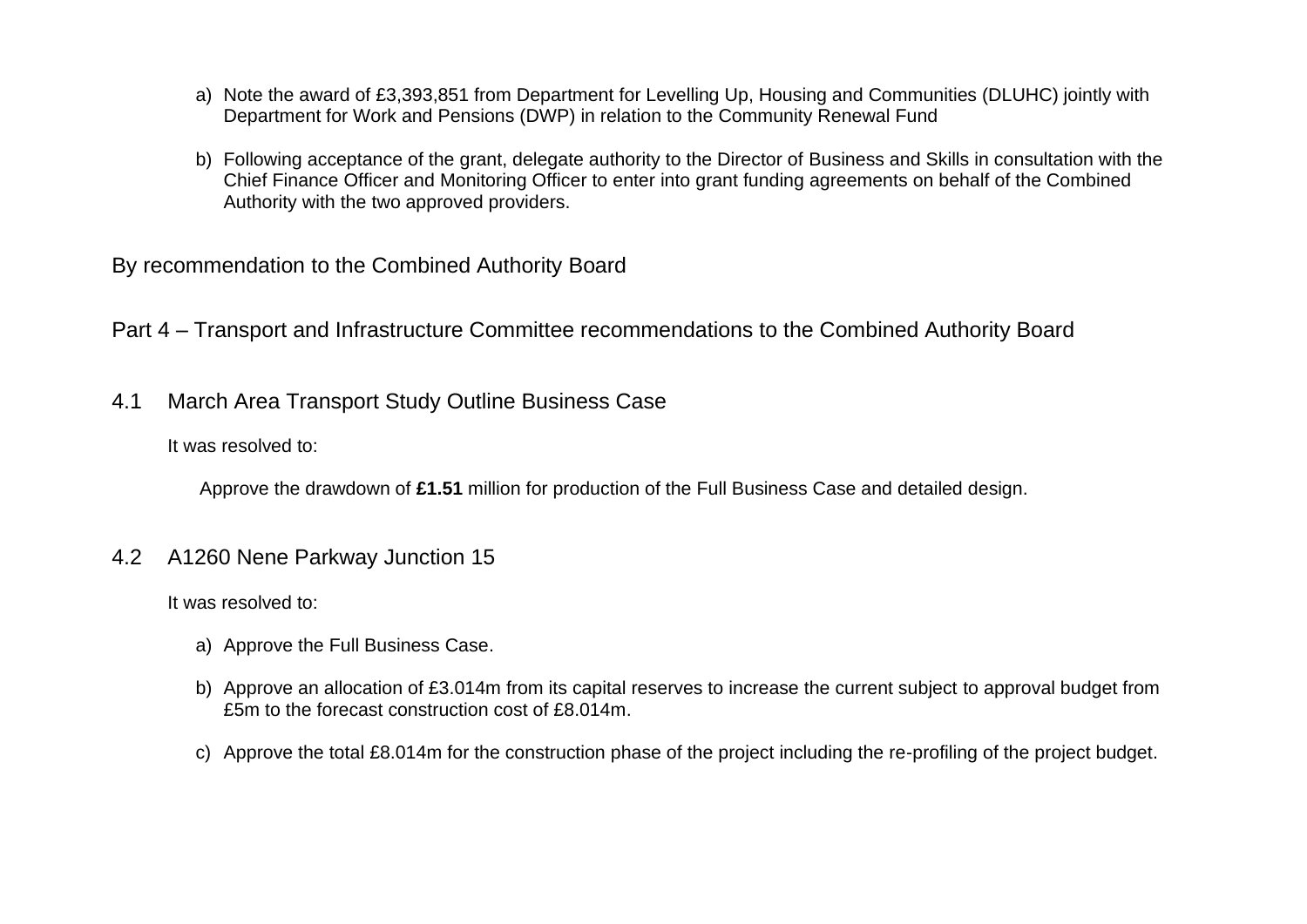## Part 5 – Skills Committee recommendations to the Combined Authority Board

5.1 Adult Education Budget Commissioning Approach and Statement for 2022-23 onwards

It was resolved to:

- a) Approve the proposed commissioning approach for the devolved Adult Education Budget from 2022-23 academic year onwards, to procure Independent Training Providers under contracts for services for up to £3m per year, subject to Department for Education (DfE) awarding the funding.
- b) Approve the implementation of three-year Plan-Led Funding, for the commissioning of Further Education Colleges and Local Authorities, operating under grant funding, from 2022-23 academic year onwards, subject to DfE funding awards.
- c) Delegate authority to the Director of Business and Skills in consultation with the Chief Finance Officer and Monitoring Officer, to enter into multi-year grant funding agreements with providers on behalf of the Combined Authority, following approval of three-year Plans
- d) Delegate authority to the Director of Business and Skills in consultation with the Chief Finance Officer and Monitoring Officer, to enter into contracts for services with Independent Training Providers on behalf of the Combined Authority, following conclusion of the commissioning process outlined in this report.
- Part 6 Business Board recommendations to the Combined Authority Board
- 6.1 Strategic Funding Management Review November 2021 and Project Change Request

It was resolved to:

a) Approve the project change request for the University of Peterborough Phase 2 Car Park infrastructure project.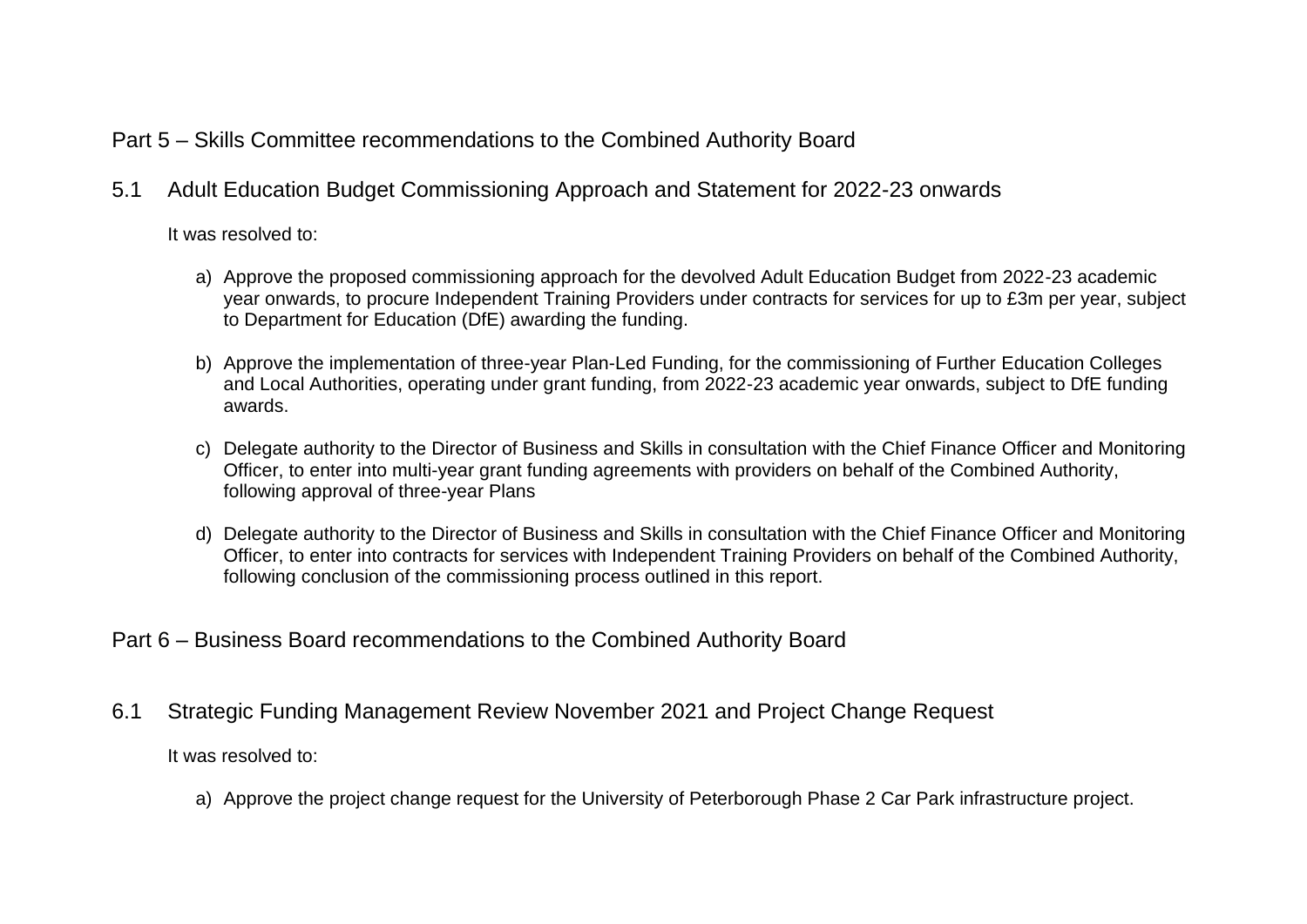- b) Approve the proposed strategy for investing Business Board recycled funds, and for **the Monitoring Officer** to make any relevant changes to the Local Assurance Framework.
- 6.2 Agri-Tech Sector Strategy

It was resolved to:

Approve the adoption of the Agri-Tech Sector Strategy/ Action Plan.

### 6.3 Business Board Annual Report 2020-21

It was resolved to:

- a) Note the Business Board Annual Report 2020-2021.
- b) Note the need for further funding beyond the current allocation for the Annual Report to develop the Business Board microsite, and the intention to request a virement from the forecast underspend on the Business Board Effectiveness Review to meet this need.

### Part 7 – Governance Reports

7.1 Combined Authority Committee Membership Changes and Business Board Substitutes November 2021

It was resolved to:

- a) Ratify the appointment by Fenland District Council of Councillor Samantha Hoy as its substitute member on the Housing Committee for the remainder of the municipal year 2021/2022.
- b) Ratify the appointment by East Cambs District Council of Councillor Ian Bovingdon as its member on the Transport and Infrastructure Committee for the remainder of the municipal year 2021/2022.